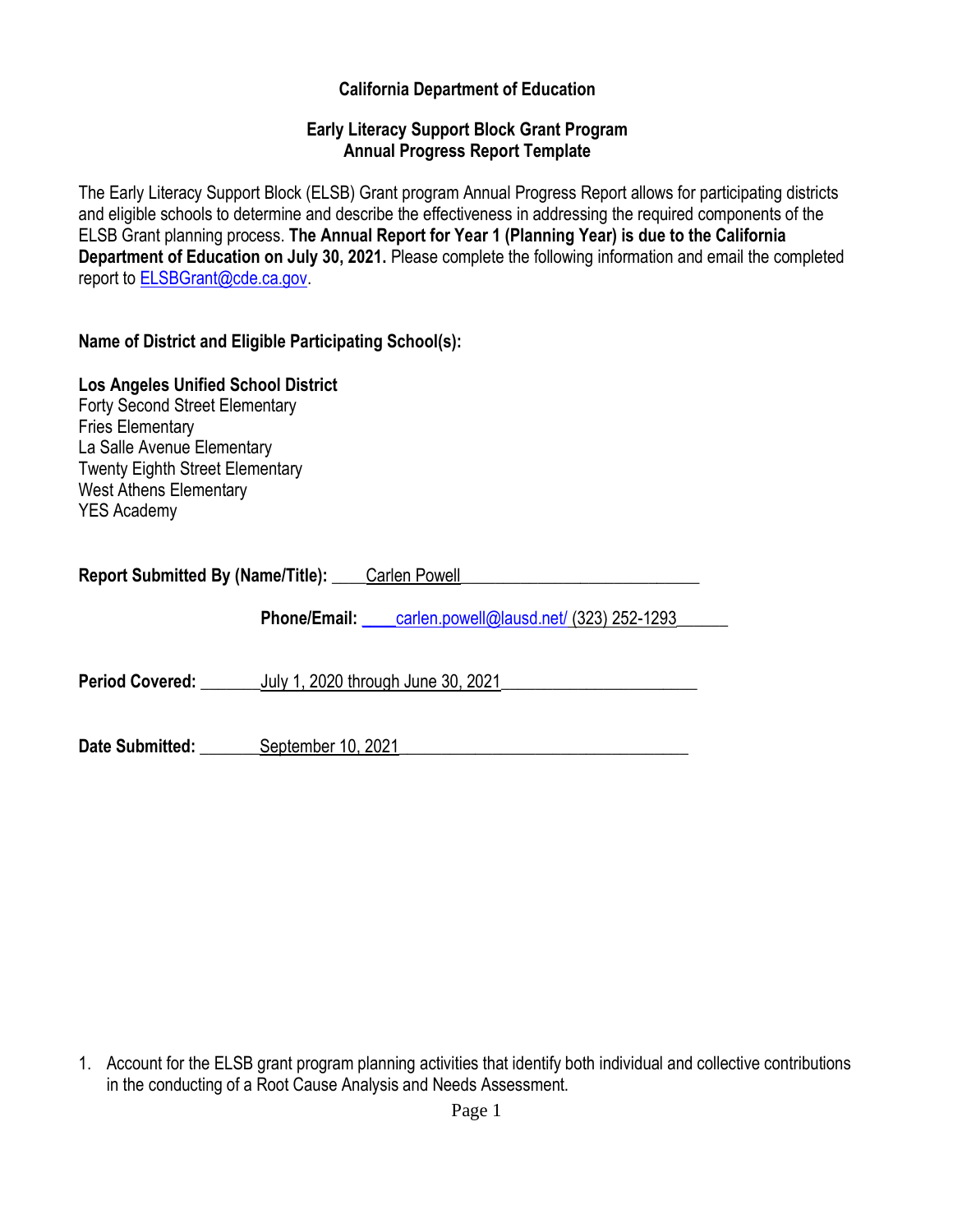- a. Describe the process and timeline of activities conducted in the development of the Root Cause Analysis and Needs Assessment
- b. Specify the local educational agency (LEA) ELSB lead and primary fiscal contact staff.
- c. Include the names of participants for each participating school and participant roles (e.g., J Brahms 1 st grade teacher at Mozart Elementary; A. Vivaldi – Principal, Bach Elementary, R. Wagner – Bach Site Literacy Coach, G. Verdi – District Curriculum Coordinator etc.).
- a. Describe the process and timeline of activities conducted in the development of the Root Cause Analysis and Needs Assessment

Beginning in January of 2021, schools teams participated in 9 sessions facilitated by SCOE. The professional learning sessions occurred twice a month between January and May and were attended by school teams and district personnel. School teams also attended support sessions with Alison McKeeman Rice to get feedback on their root cause analysis, needs assessments, and literacy action plans. Teams received individual feedback to refine root cause analysis findings. School teams participated in 3 sessions facilitated by LAUSD to support understanding the grant initiative and collaborate with other schools in the grant. Additionally, LAUSD support held ongoing meetings from March through June with individual school teams to provide feedback on their plans and budgets. There were also LAUSD drop in sessions where school could reach out for support as needed. Each school engaged their school communities in the process through faculty/staff meetings, school site council and English learner council meetings, and community meetings beginning in January of 2021.

- b. Specify the local educational agency (LEA) ELSB lead and primary fiscal contact staff **LEA ELSG Lead:** Carlen Powell, Administrator of Elementary Instruction - [carlen.powell@lausd.net](mailto:carlen.powell@lausd.net) **Temporary Primary Fiscal Contact:** Arthur Malicdem, Assistant Budget Director [arthur.malicdem@lausd.net](mailto:arthur.malicdem@lausd.net)
- c. Include the names of participants for each participating school and participant roles

#### **Forty Second Street Elementary**

Irina Sugar, Principal; Anna Kojaoghlanian, Literacy K-1 READ Expert; Carla Salgado, Categorical Program Advisor; Teri Anderson, Kindergarten Teacher; Adebola Afolabi, Resource Specialist; Patrick Brady, 2nd Grade Teacher

### **Fries Avenue Elementary**

Lorraine Torres, Principal; Susan Acevedo, 2nd Grade Teacher, Melina Anthony, Kindergarten Teacher; Josefina Huerta, 3rd Grade Teacher; Manuela Marrufo, 1st Grade Teacher; Juliana Correa, Intervention **Coordinator** 

### **La Salle Avenue Elementary**

Dr. Aresa Allen-Rochester, Principal; Krystal White, Assistant Principal; Cassondra Holt-Hightower, ELAR Instructional Coach; Tamika Austin, Primary Promise Intervention/Prevention Coordinator; Meredith Rhodes, First Grade Teacher; Clarissa Marquez, Second Grade Teacher; Linda Mar , 3rd Grade Teacher

### **Twenty Eighth Street Elementary**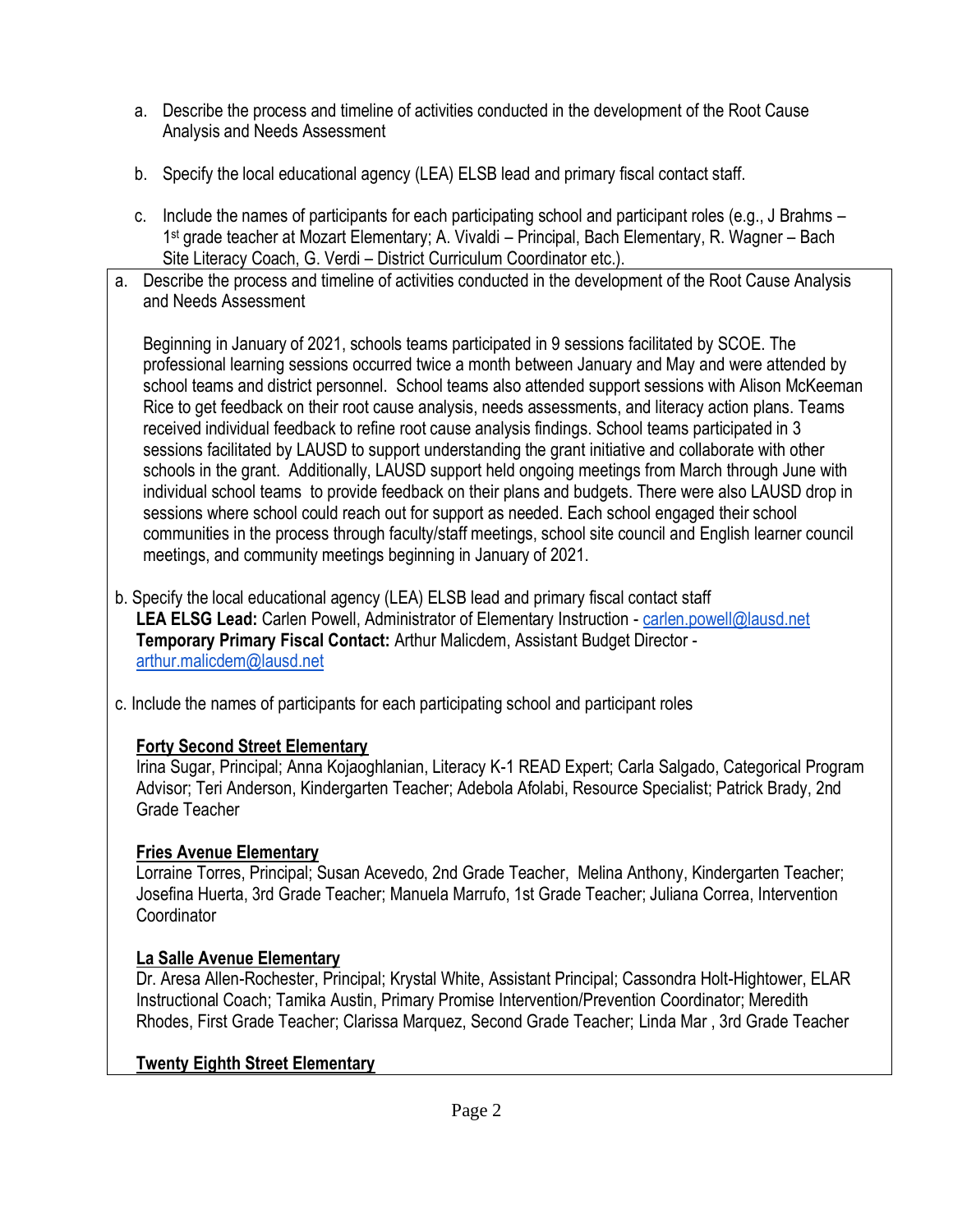Christina Beltrocco, Principal; Susana Verduzco, Assistant Principal; Delia Puchianu, Transitional Kindergarten/Kindergarten Teacher; Marisa Castaneda, 1st Grade Teacher; Arturo Gonzalez, 3rd Grade Teacher; Oscar Calderon; 2nd Grade Teacher; Annette Morales, Intervention Coordinator

## **West Athens Elementary**

Ruth Castillo, Principal; Lilia Zaragoza, Primary Promise Intervention Prevention Coordinator; Teri Klein, Transitional Kindergarten/Kindergarten Teacher; Heidi Accinelli, 2nd Grade teacher; Carisa Diaz, 1st grade teacher; Debora Wechsler, Resource Specialist Teacher (RST)

# **YES Academy**

Robin L. Willis, Principal; Sallie McIntyre, Primary Promise Intervention Coordinator; Socorro Arellano, Transitional Kindergarten/Kindergarten Teacher, Benita Clardy, 2nd Grade Teacher; Brandy Whitaker, 3rd Grade Teacher

- 2. Validate the results of the Root Cause Analysis and Needs Assessment.
	- a. Specify the findings from the examination of both school-level and LEA-level practices or unmet needs, including those relating to school climate, social-emotional learning, and the experience of under-performing pupils and their families, that have contributed to low pupil outcomes for pupils in grade three on the consortium summative assessment in English Language Arts.

# **LEA:**

Among these 6 participating schools, there is a deficit of foundational skills for students in Kindergarten to Grade 3. Students with a lack of foundational skills in place struggle to become independent fluent readers and struggle to independently access text and make meaning from their reading. The current curriculum for ELA is Benchmark Advance, and there is a need to supplement the core curriculum with other resources for foundational skills instruction in both phonological awareness and phonics. This is due to a weakness in the curriculum in this area.

The following is an excerpt from the Ed Reports review of the Benchmark Advanced Curriculum:

Benchmark Grades K through 2 materials partially meet the expectations of alignment. The materials meet most expectations of text quality and complexity, and many tasks and questions are grounded in evidence. The materials partially support students in building knowledge within the grade level, and it is noted that materials link knowledge-building topics across grade levels. Some speaking and listening activities may need to be supported with extensions to dive deeper into the text, but focus on teaching protocols and modeling academic language are in place. At appropriate grade levels, the materials address foundational skills to build comprehension and provide questions and tasks that guide students to read with purpose and understanding, making connections between acquisition of foundational skills and making meaning during reading. The materials partially meet expectations for building knowledge within the grade level. Academic vocabulary is addressed in each module. There is partial evidence of the materials providing coherently sequenced questions and tasks to support students in developing literacy skills. Culminating tasks partially meet the criteria for requiring students to read, discuss, analyze, and write about texts while students participate in a volume of reading to build knowledge.

# **42nd Street:**

The underlying root causes are the following: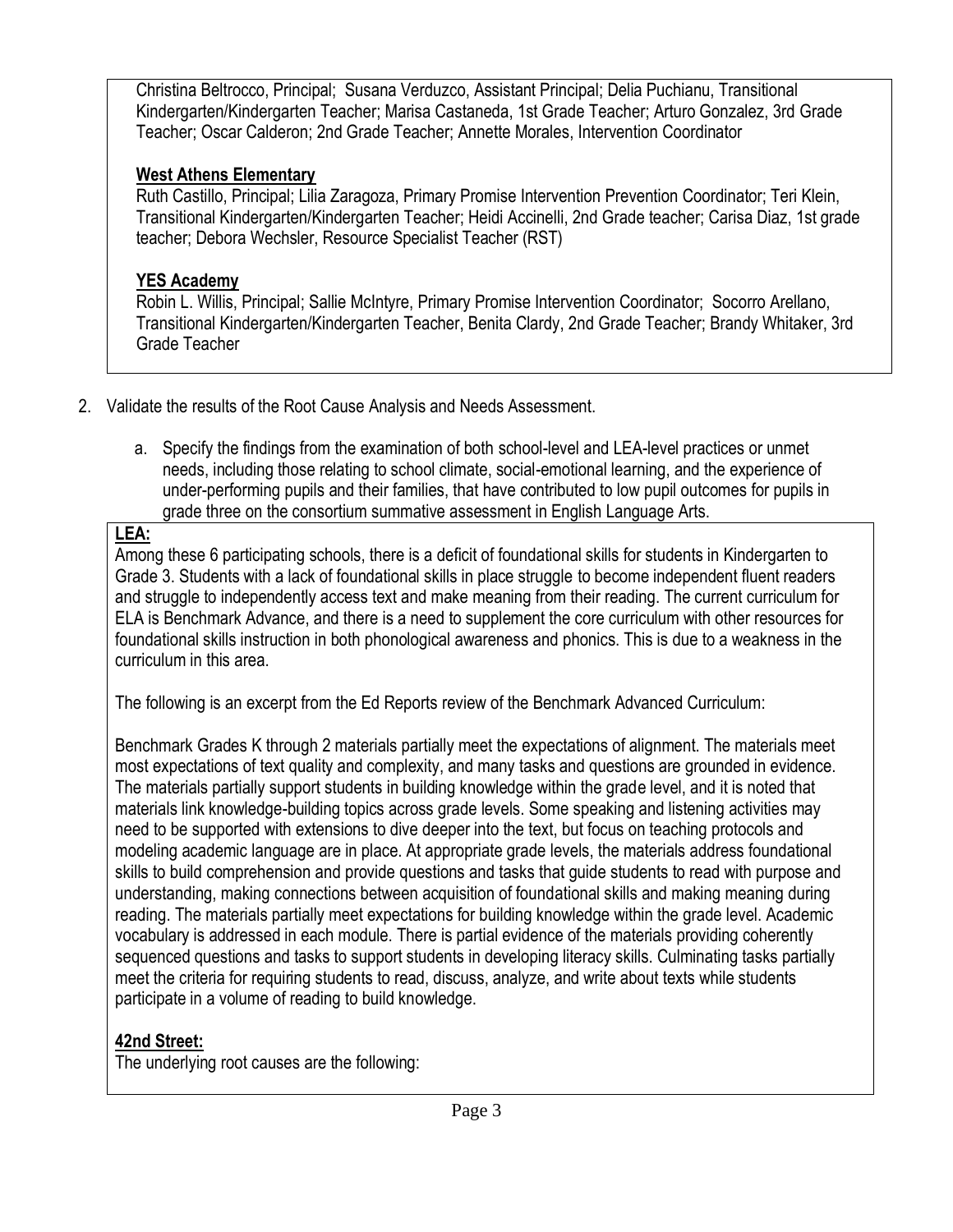- 1. Teachers in grades TK/K-3 need specific training in implementing research-based pedagogical strategies for foundational reading skills
- 2. Teachers in grades TK/K-3 need to utilize consistent monitoring of student progress using DIBELS and analyse data to guide the literacy instruction
- 3. Teachers in grades TK/L-3 need to allocate additional time for planning lessons collaboratively and consistently.
- 4. Teachers in grades TK/K-3 need to utilize additional instructional materials and programs to provide effective instruction in foundational reading skills.

There is a need for professional development in the area of phonemic awareness and phonics to create fidelity and consistency across the K-3 grade teachers to build capacity. DIBELS results clearly depict that students are lacking foundational skills in the area of phonemic awareness. In order to increase the reading fluency and decoding skills of students, teachers need additional professional development on implementing a uniform approach to teaching phonemic awareness and phonics.

### **Fries Avenue:**

School data showed that students in K-3 are missing major components of phonemic awareness. There is a trend showing from Kindergarten to 2nd grade students are struggling and not meeting grade level benchmarks in decoding skills. Therefore, students struggle with fluency and reading comprehension. Teachers need to provide students with more explicit and systematic instruction in early literacy that focus on phonemic awareness, phonics, reading fluency, vocabulary, and comprehension. Increased Parent engagement was identified as a need in addition to instructional support.

According to the CAASPP English Language Arts and Literacy Results, in 2019, our school had about 75% of students not meeting and/or nearly meeting the ELA standards. As a team, we noticed that only 25% of our students meet or exceed the ELA standards. This data also shows that students lack the comprehension and vocabulary skills necessary to become fluent readers.

### **La Salle:**

The administration then examined the TK-3rd grade literacy data to pinpoint low performance areas. The team discovered a lack of systematic phonological awareness instruction in the primary grades and deficits in reading comprehension in the upper grades. There was a lack of consistency in instruction, planning, and standards based instruction taught across grade levels and progress monitoring that supported data driven instruction. There was a lack of grade-level planning and progression of skills across grade levels. Instructional planning needs to be more systematic to meet the needs of our learners schoolwide.

According to the 2018-2019 California Dashboard data, 61% of third grade students did not meet standard and 19% nearly met standard in English Language Arts and Reading. Overall, third students declined 6.2 points from a score that was already 135.1 points below standard. The needs assessment identified this as due to reading comprehension deficits and phonics instruction not being deliberate, systematic, and aligned. This has caused gaps in the knowledge base of students and has stifled their reading efficiency. The areas of need are systematic phonological awareness and phonics instruction in order to read words fluently throughout TK-3rd grade. In order for third grade students to comprehend text on standardized assessments, there must be a strong focus on building foundational literacy skills in kindergarten through third grade.

### **28th Street:**

The needs assessment and root cause analysis clearly revealed a need for improving Teachers' knowledge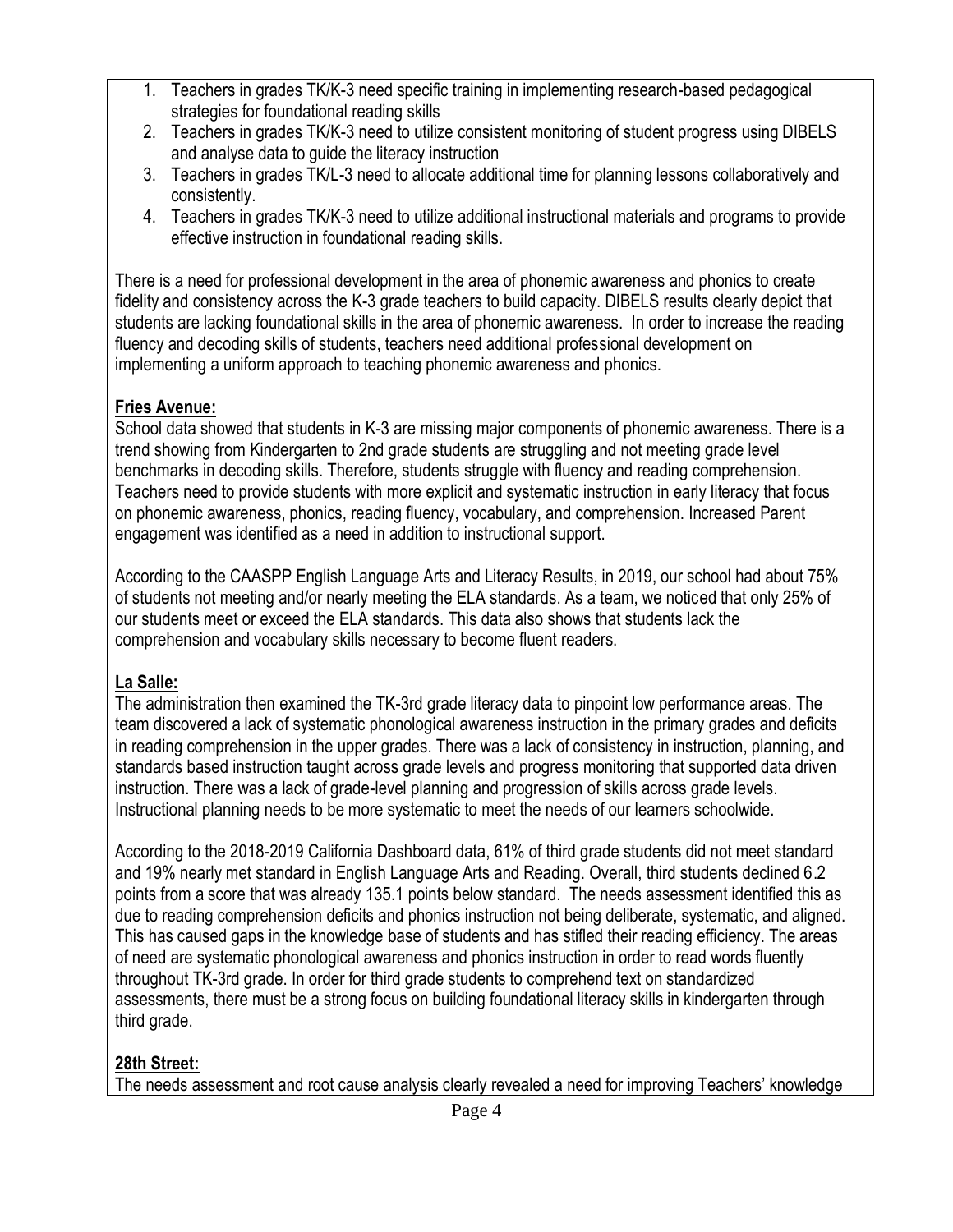and pedagogy in implementing a high-quality foundational skills program for all students in K-3. The data from ELPAC, CORE, DIBELS and IDEL indicate a need to improve Teachers' ability to provide consistent oral language development and explicit vocabulary instruction for our English-Only and English Learner students.

As a result of the root cause analysis, the following were identified as the most urgent needs: Teachers need to provide explicit and systematic instruction foundational skills across grades K-3 in both English and Spanish. Stakeholders identified urgent need for: a systemic program which focused on foundational skills for students in grades K-3, professional development for teachers and teacher assistants working with students in grades K-3 on phonemic awareness, phonics, fluency, vocabulary and comprehension, need for explicit instruction in vocabulary and oral language development. Also identified was the need for students in grades K-3 to have access to books they can read and practice foundational skills at home and parent workshops for parents with students in grades K-3 on foundational skills so that parents are able to support the school's focus and initiatives.

Students and parents need greater access to books in English and Spanish to review and practice learned skills. Students also need access to digital books that can adapt to their reading level. The school needs to provide more opportunities for parents to attend workshops that involve early literacy, reading workshops, parenting, questioning strategies (in English & Spanish) and how to support students with Phonics.

#### **West Athens:**

The root cause analysis determined that too many students in K-3rd grade lack foundational reading skills. A consistent cohesive plan needs to be implemented in order to obtain better results on our K-3 Literacy assessments. During the pandemic year students were not attending school virtually and a limited number of students returned for hybrid instruction. The attendance rates for students in grades K-3 are considered chronic due to them falling below the 91% overall attendance percentile.

After analyzing the data, there is a need for professional development in the area of phonemic awareness and phonics to create fidelity and consistency across the K-3 grade teaching staff. Based on DIBELS data, it was evident that students are lacking in foundational skills and phonemic awareness which are necessary to become fluent readers. There is a need for professional development and materials for K-3 grade to provide the opportunity to learn a uniform approach to teaching phonemic awareness and Phonics. The Needs Assessment looked at both K-3 literacy instruction along with home / school connection.

### **YES Academy:**

School team members created a list of identified root causes for the problem statement: *YES Academy students are not leaving second grade as fluent readers*. As a result, the focus should be on the following:

- 1. TK/K-3rd grade teachers need explicit foundational skills training.
- 2. TK/K-3rd grade teachers need to build capacity in explicit systematic reading instruction.
- 3. TK/K-3rd grade teachers need to regularly and systematically provide literacy instruction in small groups.
- 4. TK/K-3rd grade teachers need to increase family support and engagement.
- 3. Describe the identified strengths and weaknesses of both the eligible school(s) and the LEA regarding literacy instruction in transitional kindergarten through grade 3 (TK –3), inclusive. Identify all relevant diagnostic measures, including, but not limited to, pupil performance data, data on effective and ineffective practices, and equity and performance gaps reviewed during the Root Cause Analysis and Needs Assessment.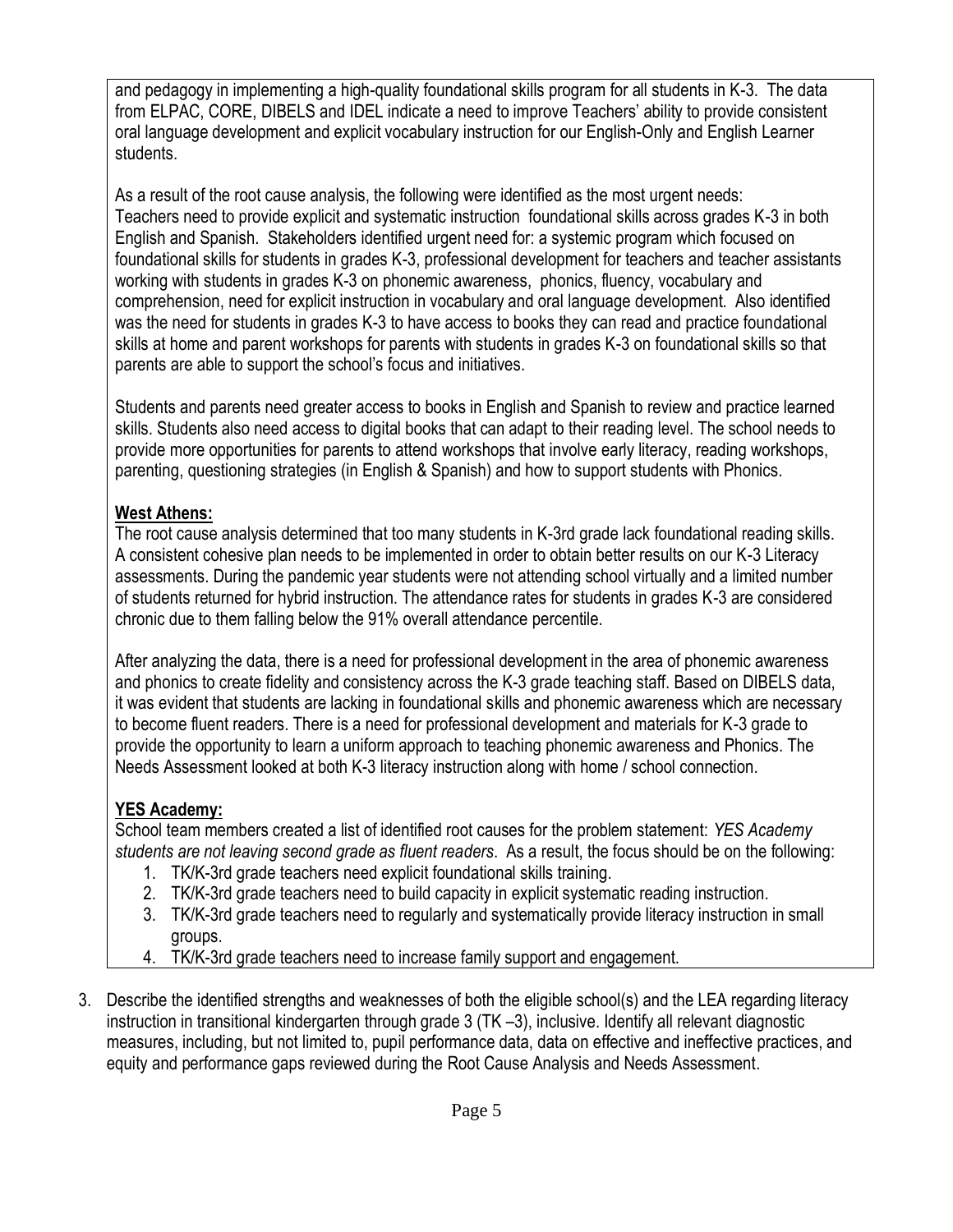#### LEA Strengths:

The LEA is implementing several initiatives to support consistent use of evidence based- literacy instruction throughout our schools. As a district, we have trained school teams of 5 in the Academy of Orton Gillingham approach (OG) to support acquisition of phonics and students who are struggling readers. The approach uses explicit, systematic teaching of phonics as called for by a Structured Literacy Approach to reading. Additionally, we implement the Early Literacy and Language Plan (ELLP) in most schools. ELLP utilizes small group instruction in Tier 1 to support foundational skills instruction in the primary grades. Schools that implement ELLP create small groups based on data that target specific skills that need support. Our Primary Promise initiative supports tier 2 intervention in schools by providing an Intervention / Prevention teacher at high needs schools to support foundational skills acquisition. These teachers receive 10 hours of onboarding training in addition to ongoing professional development support on a monthly basis. We also have a Micro-Credential for Reading Specialist: Foundational Skills Instruction. This program uses Language Essentials for Teachers of Reading and Spelling (LETRS) as its foundational text and incorporates Culturally Responsive Pedagogy, family engagement, and a holistic approach to literacy instruction.

### LEA Weaknesses:

As the second largest district in the United States, our LEA is very diverse. The size of our district can make professional development for all schools a challenge, given the sheer volume of need. We offer district wide professional development, but not all teachers can attend, and not all schools participate. Additionally, we have a shortage of substitute teachers, and do not often mandate teacher attendance at professional development conducted during non-work hours. This makes it difficult to ensure all teachers receive the training they need.

### **42nd Street:**

- The school has a READ specialist and a Primary Promise teacher. These Out-of-Class teachers will be providing coaching and instructional guidance to teachers and support to students with testing and small group instruction.
- The Full time READ Expert, Primary Promise Teacher, and CPA Coordinator provide ongoing parent engagement and training for parents around at-home literacy, Literacy Nights- reading, book giveaways, parent workshops
- Mental health resources are provided for students and families in collaboration with our District.
- Weaknesses are identified in the root cause analysis findings above.

## **Fries Ave:**

- The school implemented a breakthrough team where we focused on Early Literacy for 1st grade that included data analysis and targeted instruction.
- The district already provides and collects data from evidence-based diagnostic assessments, DIBELS. District training regarding the use of the assessment data is in place and being accessed by the school.
- To promote the best culture and climate, the school purchased a Pupil Services and Attendance Counselor (PSA) and a Psychological Social Worker (PSW) to support students and families.
- Weaknesses are identified in the root cause analysis findings above.

## **La Salle Ave:**

- The school is an Academic English Mastery Program school and has planned a culturally relevant curriculum.
- The Administrative Team created grade level planning based on California State Standards in order to make the instruction more cohesive across grade levels.
- The Principal implemented progress monitoring to evaluate the effectiveness of instruction and intervention data, and this led to increased skills in isolation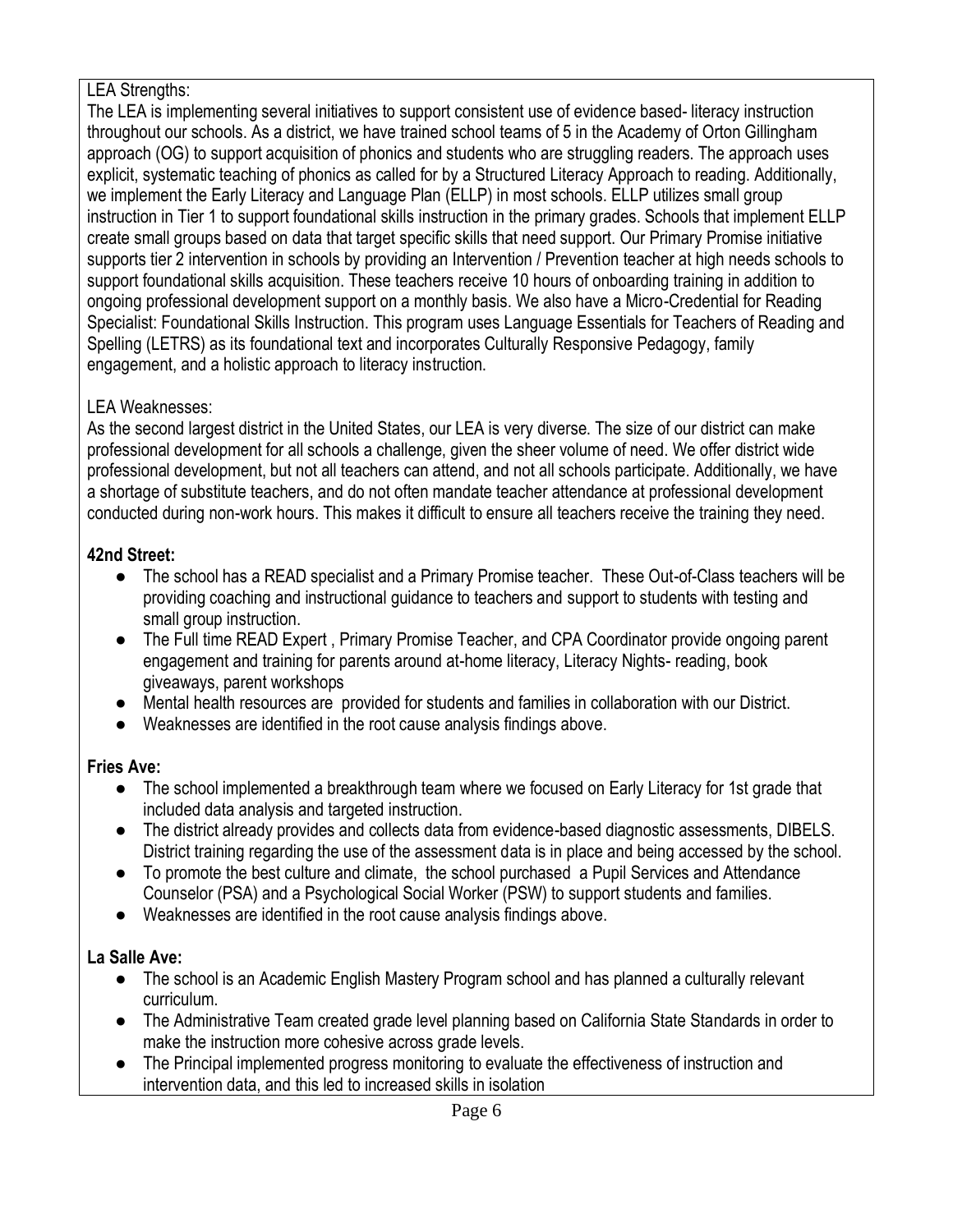- the Administrative Team provided ongoing professional development training on literacy instruction and allotted time for English language arts and reading planning to prepare for direct and explicit daily instruction for students struggling with decoding and automatic wor
- Weaknesses are identified in the root cause analysis findings above.

### **28th Street:**

- The school has both a PSA and PSW counselor to support students and teachers with attendance, social emotional support and culturally responsive curriculum and instruction.
- Students in grades K-3rd need to have access to the school library to check out books and use the technology in the library for research before and after school hours.
- The school has a system in place for holding Data Chats as a way to monitor student progress and modify small group instruction in literacy that will continue and be refined moving forward..
- Weaknesses are identified in the root cause analysis findings above.

## **West Athens:**

- The school is currently implementing a state-approved core curriculum that includes culturally responsive curriculum and instruction. We have been focused on improving and deepening our implementation of the curriculum.
- The teaching staff regularly attends professional development offered by the district and attempt to implement strategies learned in PD. There are many new teachers at West Athens eager to learn evidence based instructional methods.
- Weaknesses are identified in the root cause analysis findings above.

## **Yes Academy:**

- The school is currently implementing strategies to improve school climate, pupil and staff attendance, and to reduce in-school suspensions. The school has a PSA Counselor and Psychiatric Social Worker to support implementation of these strategies. They also have supplemented activities throughout the school year to support our strategies such as Student of the Month, Perfect Attendance Activities, and Most Improved Student Activities.
- Weaknesses are identified in the root cause analysis findings above.
- 4. Explain how the LEA consulted with stakeholders, including school staff, school leaders, parents, and community members, at each eligible school about the Root Cause Analysis and Needs Assessment and proposed expenditures of the grant funds. If the School Site Council (SSC) was used for this purpose, describe how the school provided public notice of meetings and how meetings were conducted in the manner required by Section 35147 of the *Education Code*.

## LEA Wide:

The SSC and ELAC in LAUSD Schools operate under the Greene Act, which means that the meetings must be conducted as public meetings with agendas posted 72 hours before the meeting outside of the school building in a plainly visible location, and must be posted at the meeting location, if different than the school site. Schools may post the agenda on the website and marquee when available also. The agenda must specify the date, time, and location of the meeting, the items to be addressed, and whether the items will require action to be taken.

## **42nd Street:**

Information about the ELSB grant has been shared with faculty and staff at the faculty meetings and the committee was formed to participate in sessions on writing the grant. School Instructional Leadership Team,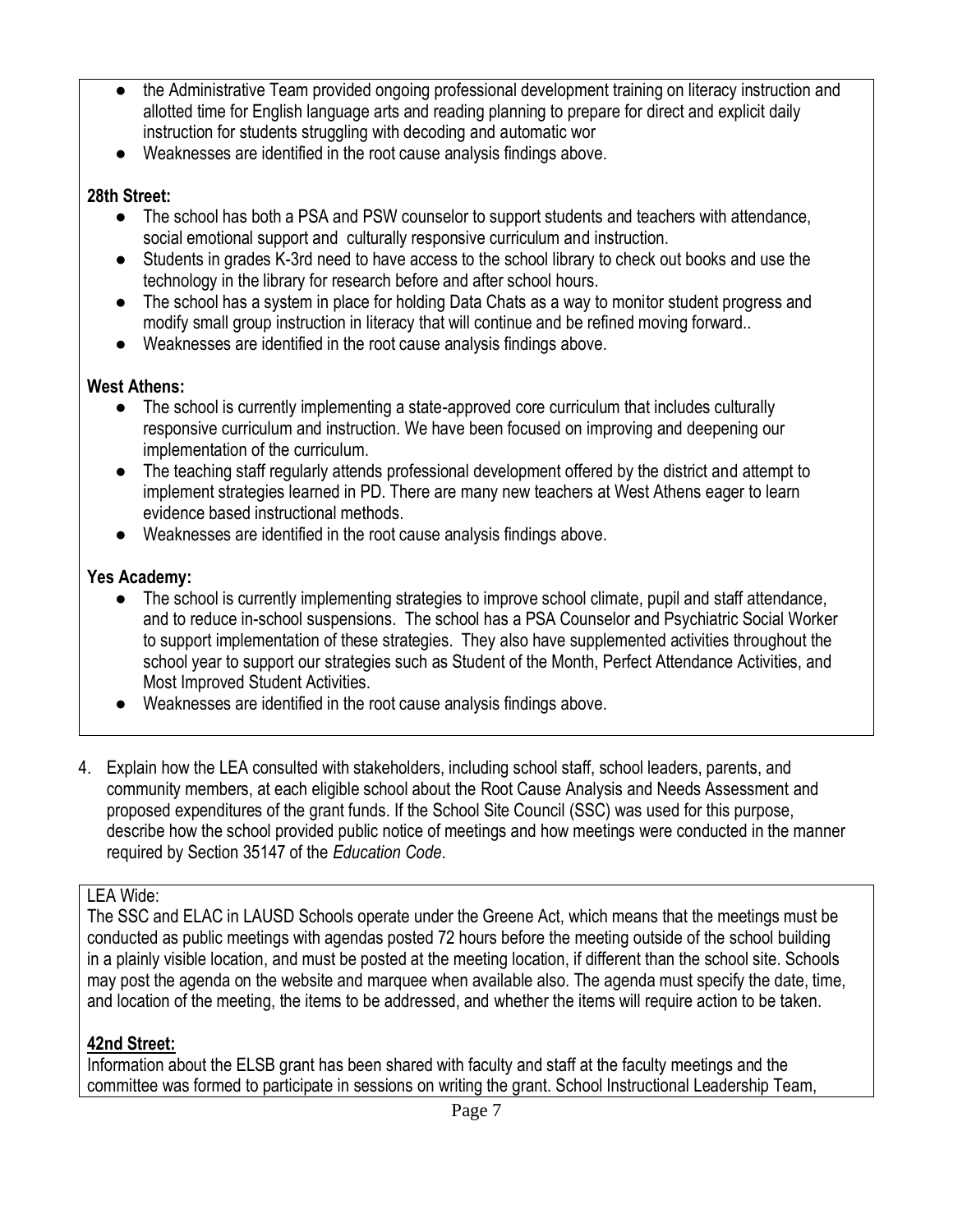grade level leads, Categorical Programs Advisor and Local School Leadership Council met regularly to analyze data including DIBELS, K-5 Assessment, Interim Assessment, IXL/Amplify Reading data to support the ELSB grant writing team with the Root Cause Analysis, Needs Assessment and collecting the evidence. The information about the early literacy grant as well as the needs assessment results were shared with parents at the Coffee with the Principal and School Site Council and ELAC meetings. SSC and ELAC members, teachers and parents provided input to refine literacy plans. Parents supported the proposals to allocate funding for teachers x-time and professional development. Parents supported our motion to purchase additional materials and resources to enhance students' foundational reading skills. Parents discussed the effectiveness of the programs including comparison of electronic software and traditional printed materials.

### **Fries Ave:**

The principal informed the staff during the Faculty Meeting that Fries Avenue was one of 75 schools with the highest percentage of students in grade three scoring at level 1 on the 2028-2019 ELA Summative Assessment and as a result we would be receiving the Early Literacy Support Block Grant to improve Early Literacy. She explained the grant that would focus on access to high-quality literacy teaching, support for literacy learning, pupil supports, and family and community supports. She also informed them that she had selected a ELSB Committee. She also informed them that stakeholders would have opportunities to give input throughout the process. The ELSB Grant was shared with the School Site Council (SSC) during the SSC Meeting. They completed a Needs assessment for ELSB. All stakeholders during the SSC Meeting helped give input about the root cause and needs assessment.

### **La Salle Ave:**

The Principal shared with the staff at our Monday staff meeting Staff Meeting Agenda~January 25th that we would be participating in an Early Literacy State Block Grant to improve the literacy rates of our students in grades TK-3. Additionally, community members and families were informed about the grant through the School Site Council/ English Language Advisory Committee meeting. The administration acknowledged the poor performance in the past, and shared with families researched based strategies that would be incorporated in order to advance student performance. As a result, a committee was formed from interested staff members, of varying positions, in order to represent different points of view on the committee.. The analysis and reflection was shared and discussed with all stakeholders which resulted in unanimous agreement of the identified root causes. During Coffee with the Principal February 2021, The principal shared with families the research based SMARTe goals that would be used to raise literacy skills for students in grades TK-3. A Needs Assessment was created based on the root causes to improve the literacy rates of the students at La Salle Avenue SDL ELementary.

### **28th Street:**

Root cause analysis and needs assessment were presented to the stakeholders through the School Site Council, School-Based Management Council, English Learners Advisory Council, on the following dates: 2-5- 2021, 2-22-2021, 2-25-2021. Dates were communicated via social media (Class Dojo, school website, Schoology, email, ConnectEd). Official notices of meetings were announced in the various media platforms to ensure maximum opportunities for all stakeholders to engage in the process of providing input on budget expenditures. In conjunction with the SPSA, the priorities of the ELSB shall be focused on Student Achievement in early literacy, grades TK-3rd. By analyzing the data, identifying the root causes and mitigating their impact on student achievement, all stakeholders had the opportunity to give input on how best to meet the needs of our students. Stakeholders met to analyze MOY assessment data. 60% of students in K-3 did not meet Benchmark on the DIBELS MOY. Stakeholders met in small groups led by a member of the ELSB team.

### **West Athens:**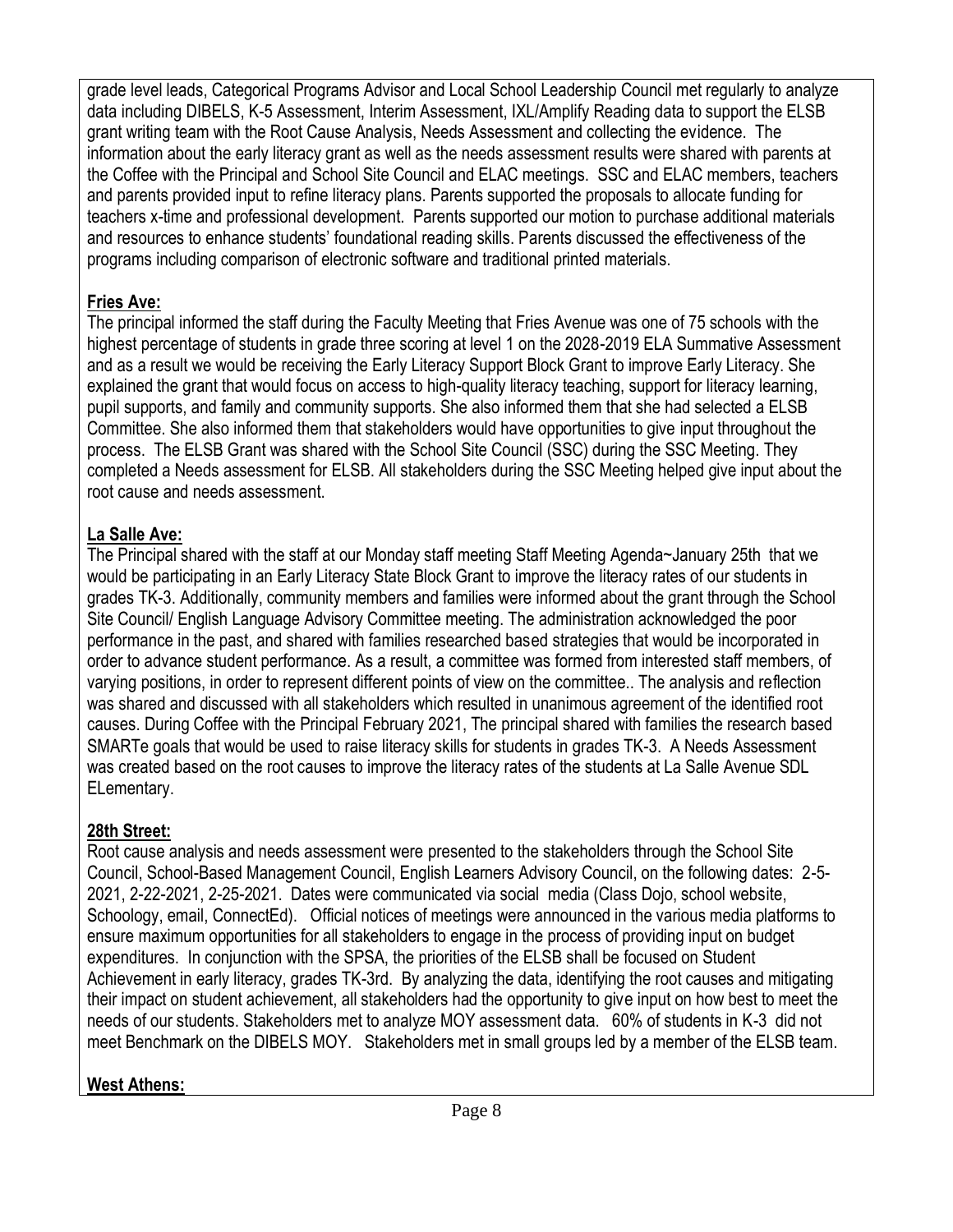We use School Site Council (SSC),English Language Advisory Council (ELAC) , faculty meetings, and coffee with the principal to guide our needs assessment to obtain feedback from all stakeholders on how to drive our instruction and practices regarding literacy. We refer to our Master Plan which is aligned to our needs assessment and instructional practices. At the meetings we engage stakeholders in conversations regarding academic progress and needs including literacy instruction, materials, planning, and progress. All meeting times and agendas are posted both on campus and online platforms.

### **Yes Academy:**

The principal announced in the Staff Meeting that YES Academy has an opportunity to receive a grant to improve the early literacy program at the school. She explained the money would be used for students in TK/K-3rd grade. She asked for teachers and staff to notify her if they were interested in serving on the committee. The information was also placed in the bulletin. Members were selected; however, the staff was notified that they would have opportunities throughout the process to share their ideas. Members of the team would immediately share the new learnings with the interested staff members, as they reflected. A Root Cause Analysis was conducted with the Instructional Leadership Team (ILT). The ILT then conducted a Root Cause Analysis with the entire staff, in small groups. Staff members were able to share their ideas in a small group. A list was created that included everyone's thoughts and ideas. The grant was shared with parents at Coffee with the Principal, School Site Council Meetings, and English Learner Advisory Committee meetings. Updates of the process were included in the weekly bulletin. Staff members knew that they were able to join the meetings at any time.

5. Justify LEA partnerships with literacy experts from the county office of education for the county in which the LEA is located, a geographic lead agency established, or the Expert Lead in Literacy in the development of the Root Cause Analysis and Needs Assessment and the Literacy Action Plan. If applicable, describe any partnership with a member of an institution of higher education or nonprofit organization with expertise in literacy for this purpose, which may also involve experts in participatory design and meaningful community involvement.

LAUSD and our six schools partnered with the Expert Lead in Literacy as identified by the California Department of Education. The Sacramento County Office of Education (SCOE) and the Consortium on Reaching Excellence in Education (CORE) along with Pivot were selected to provide high quality professional development and support for the grant implementation. Our six schools attended nine professional development sessions and received technical support and feedback from the team. This support offered us opportunities to learn more about research based instructional strategies that align to the science of reading and support our overall goals of increasing student achievement in reading. SCOE and CORE are providing ongoing support for the life of the grant through professional development and support for our schools.

6. Describe how enrollment, program participation, and stakeholder engagement were leveraged to address the literacy needs of students enrolled in grades TK–3 at participating eligible schools, and include a brief narrative of analytical findings (see chart on page 8).

In completing the root cause analysis and developing unique Literacy Action Plans, each school team gathered stakeholder input and completed needs assessments. Data such as enrollment at TK-3, literacy achievement data, as well the specific needs of student groups represented at each site were used to determine focus strategies and actions. There are approximately 1942 students who will participate in ELSB Grant funded activities. This will impact 77 teachers and classrooms over 6 schools. Participating Stakeholder groups included 24 administrators and out of classroom teachers as well as 87 other stakeholders.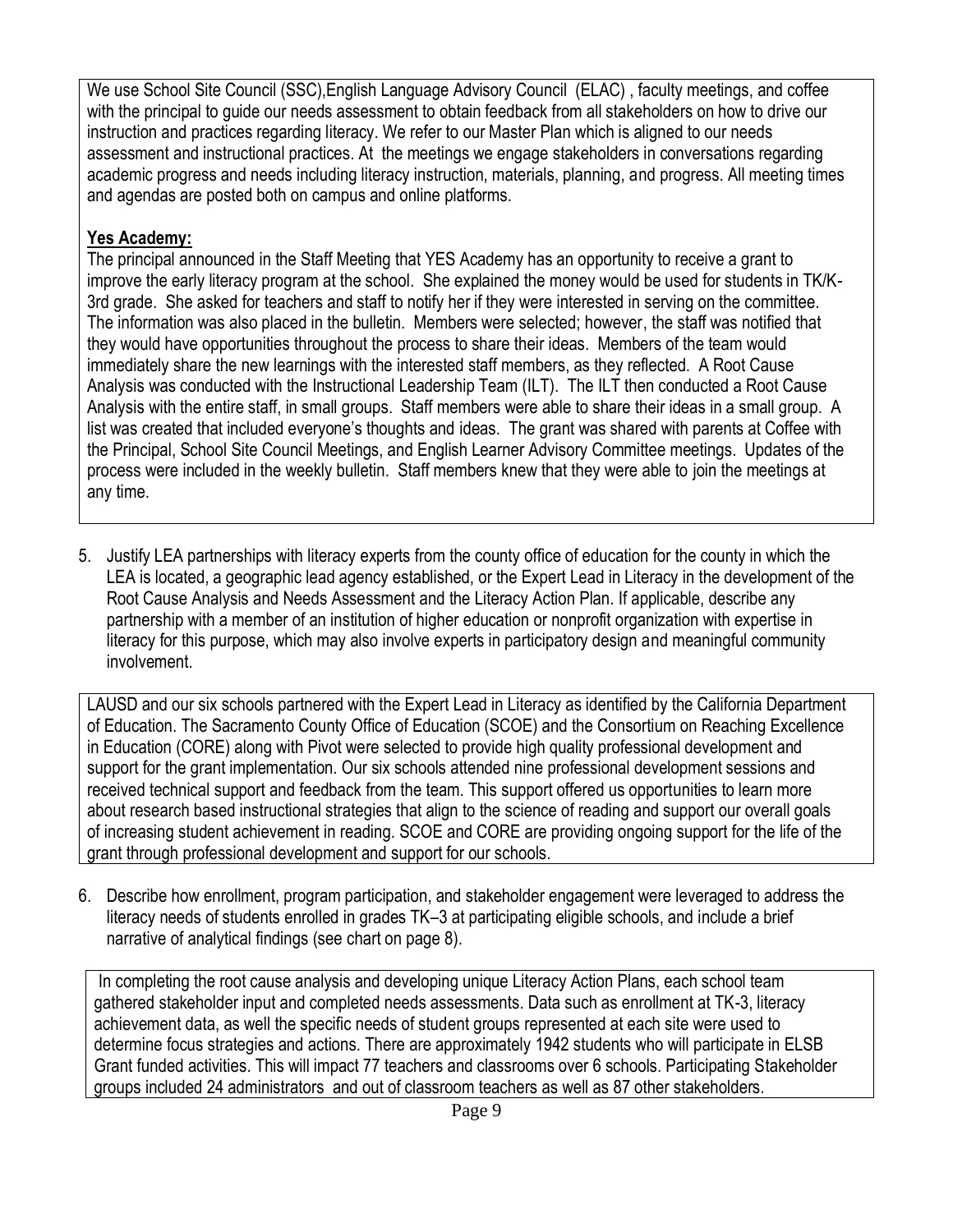NOTE: Use the chart below to identify the anticipated number of students enrolled who will be served by ELSB Grant-funded activities and the **primary** stakeholders (teachers, administrators, parents, community members, etc.) who were active participants in the Root Cause Analysis, Needs Assessment, and development of the three-year Literacy Action Plan.

| <b>Description</b> | <b>Student Enrollment</b><br>(List only the number for<br>each grade level, TK-3, by<br>eligible participating school) | <b>Participating Teachers (List)</b><br>only the number for each<br>grade level, TK-3, by eligible<br>participating school) | Participating<br>Administrator(s)<br>(List only role and number of<br>each by district office and<br>eligible participating school.)                                      | <b>Other Stakeholder Input</b><br>(List all participating<br>stakeholder groups by<br>eligible participating school.<br>For example, SSC, English<br><b>Learner Advisory Committee</b><br>[ELAC], school board, etc.,<br>and the number of<br>participants for each. |
|--------------------|------------------------------------------------------------------------------------------------------------------------|-----------------------------------------------------------------------------------------------------------------------------|---------------------------------------------------------------------------------------------------------------------------------------------------------------------------|----------------------------------------------------------------------------------------------------------------------------------------------------------------------------------------------------------------------------------------------------------------------|
| <b>Example</b>     | <b>Mozart Elementary</b><br>$TK = 48$<br>$K = 52$<br>$1 = 56$<br>$2 = 58$<br>$3 = 64$<br>Chopin Elementary, etc        | <b>Mozart Elementary</b><br>$TK = 0$<br>$K = 1$<br>$1 = 1$<br>$2 = 1$<br>$3 = 1$<br>Chopin Elementary, etc                  | <b>District ELA Curriculum</b><br>Director = $1$<br><b>District Literacy Coaches</b><br>$= 10$<br><b>District Budget</b><br>Technician $= 2$<br>Mozart Admin $= 1$ , etc. | Mozart Elementary J.S.<br>$\bullet$<br>$SSC(7)$ , ELAC $(4)$ , Title I<br>parent meeting (28),<br>DELAC (7), school board<br>(7)<br>Chopin Elementary, etc.                                                                                                          |
| <b>Numbers</b>     | $Mozart = 278$                                                                                                         | $Mozart = 4$                                                                                                                | $Mozart = 1$                                                                                                                                                              | $Mozart = 39$                                                                                                                                                                                                                                                        |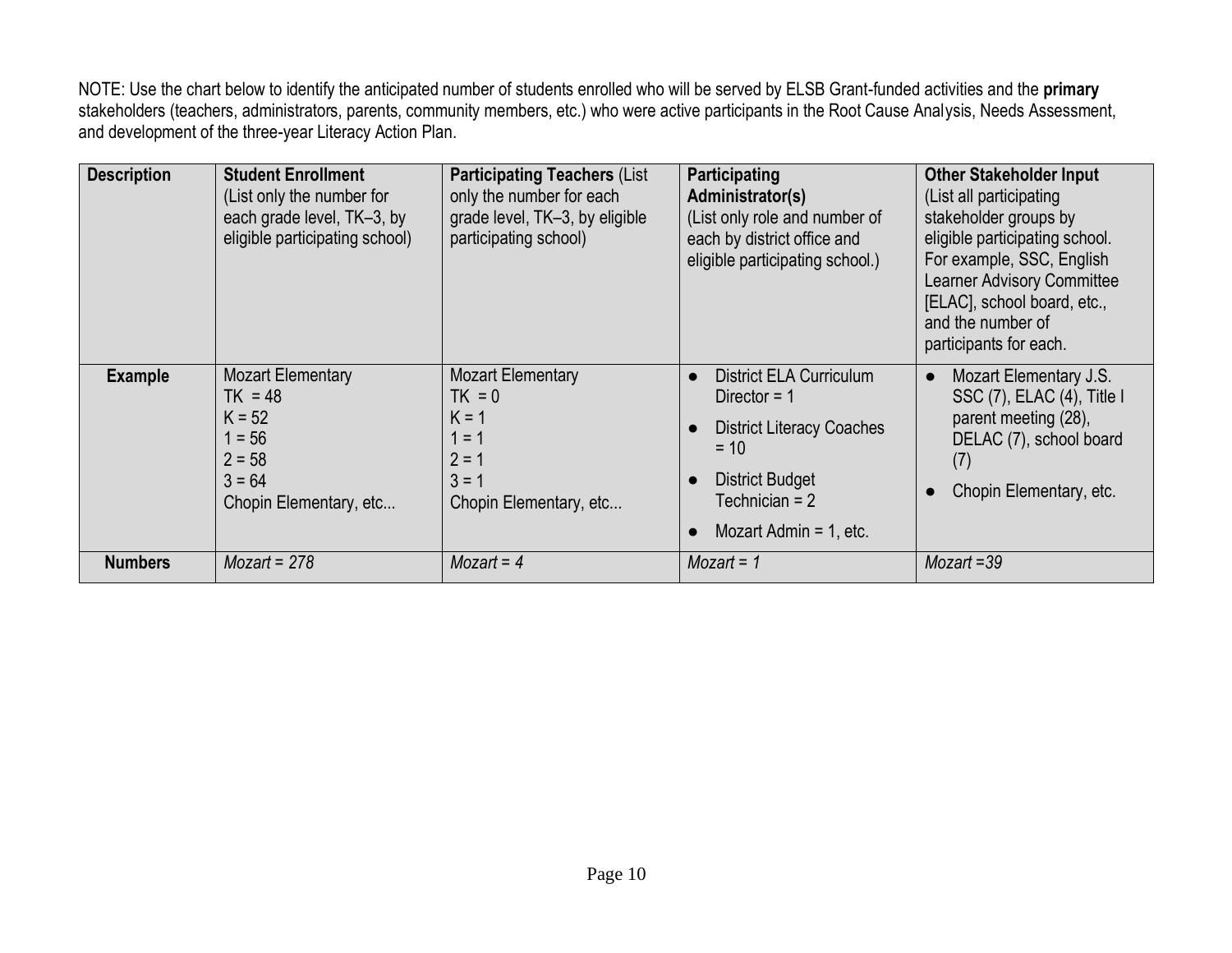|                | 28th Street:        | 28th Street:        | District:                     | <b>LAUSD School Board:</b>   |
|----------------|---------------------|---------------------|-------------------------------|------------------------------|
| Participant    | K: 126              | Tk/K: 5             | Administrator of<br>$\bullet$ | • 7 School board             |
| Totals by      | 1st: 93             | 1st: 3              | Instruction: 1                | members                      |
| <b>Schools</b> | 2nd: 99             | 2nd:3               | Curriculum<br>$\bullet$       | 28th Street                  |
|                | 3rd: 124            | 3rd: 4              | Coordinator: 2                | SSC: 10 members<br>$\bullet$ |
|                | <b>Total: 442</b>   | Total: 15           | <b>Community of Schools</b>   | ELAC: 5 Members              |
|                | 42nd Street:        | 42nd Street:        | Administrator: 4              | Total: 15<br>$\bullet$       |
|                | K: 62               | TK: 2               | $\bullet$ Total: 7            | 42nd street                  |
|                | 1st: 30             | K:2                 | 28th Street:                  | • SSC: 10 members            |
|                | 2nd: 31             | 1st: 2              | Admin: 2<br>$\bullet$         | ELAC: 5 members<br>$\bullet$ |
|                | 3rd: 23             | 2nd: 2              | Out of Classroom              | Total 15<br>$\bullet$        |
|                | <b>Total: 146</b>   | 3rd: 2              | teacher: 1                    | <b>Fries Ave</b>             |
|                | <b>Fries Ave:</b>   | Total: 10           | $\bullet$ Total: 3            | SSC: 9 members<br>$\bullet$  |
|                | K: 90               | <b>Fries Ave:</b>   | 42nd Street:                  | Total 9<br>$\bullet$         |
|                | 1st: 57             | Tk/K: 4             | Admin: 1                      | La Salle                     |
|                | 2nd: 75             | 1st: 3              | Out of Classroom              | SSC: 10 members<br>$\bullet$ |
|                | 3rd: 61             | 2nd:3               | teacher: 2                    | ELAC: 5 Members<br>$\bullet$ |
|                | <b>Total: 267</b>   | 3rd:2               | Total: 3<br>$\bullet$         | Total 15<br>$\bullet$        |
|                | La Salle:           | Total: 12           | <b>Fries Ave:</b>             | <b>West Athens</b>           |
|                | K: 92               | La Salle:           | Admin: 1<br>$\bullet$         | SSC: 10 members<br>$\bullet$ |
|                | 1st: 49             | Tk/K:1              | Out of Classroom              | ELAC: 5 members<br>$\bullet$ |
|                | 2nd: 53             | K:3                 | teacher: 1                    | Total 15<br>$\bullet$        |
|                | 3rd: 75             | 1st: 2              | $\bullet$ Total: 2            | <b>YES</b>                   |
|                | <b>Total: 269</b>   | 2nd:3               | La Salle:                     | SSC: 7 members               |
|                | <b>West Athens:</b> | 3rd: 3              | Admin: 2<br>$\bullet$         | ELAC: 4 Members              |
|                | K: 150              | Total: 12           | Out of Classroom              | Total: 11<br>$\bullet$       |
|                | 1st: 99             | <b>West Athens:</b> | teacher: 2                    |                              |
|                | 2nd: 108            | Tk/K: 6             | $\bullet$ Total: 4            |                              |
|                | 3rd: 103            | 1st:4               | <b>West Athens:</b>           |                              |
|                | <b>Total: 460</b>   | 2nd: 4              | Admin: 1<br>$\bullet$         |                              |
|                | <b>YES Academy:</b> | 3rd: 3              | Out of Classroom<br>$\bullet$ |                              |
|                | K: 125              | Total: 17           | teacher: 1                    |                              |
|                | 1st: 88             | <b>YES Academy:</b> | RSP: 1<br>$\bullet$           |                              |
|                | 2nd: 83             | <b>TK/K: 1</b>      | Total: 3<br>$\bullet$         |                              |
|                | 3rd: 61             | K: 2                | <b>YES Academy:</b>           |                              |
|                | <b>Total: 375</b>   | 1st: 3              | Admin: 1                      |                              |
|                |                     | 2nd:3               | Out of Classroom              |                              |
|                |                     | 3rd:2               | teacher: 1                    |                              |
|                |                     | Total: 11           | Total: 2<br>$\bullet$         |                              |